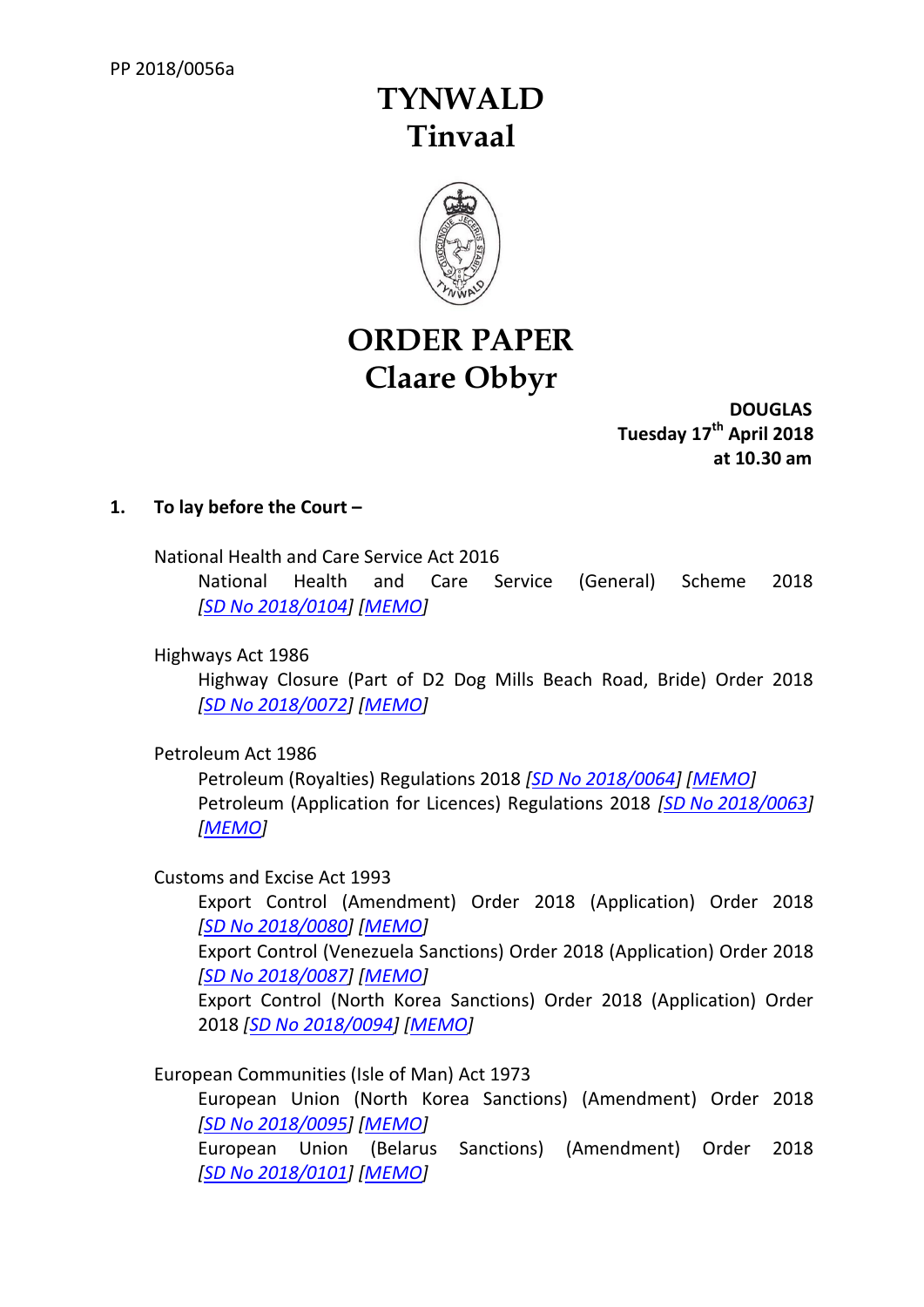Social Security Act 2000

Social Security Administration Act 1992 (Application) (Amendment) (No.2) Order 2018 *[SD No [2018/0085\]](http://www.tynwald.org.im/business/opqp/sittings/Tynwald%2020162018/2018-SD-0085.pdf) [\[MEMO\]](http://www.tynwald.org.im/business/opqp/sittings/Tynwald%2020162018/2018-SD-0085-MEMO.pdf)* Social Security Contributions and Benefits Act 1992 (Application) (Amendment) Order 2018 *[SD No [2018/0098\]](http://www.tynwald.org.im/business/opqp/sittings/Tynwald%2020162018/2018-SD-0098.pdf) [\[MEMO\]](http://www.tynwald.org.im/business/opqp/sittings/Tynwald%2020162018/2018-SD-0098-MEMO.pdf)* Jobseekers Act 1995 (Application) (Amendment) Order 2018 *[SD No [2018/0099\]](http://www.tynwald.org.im/business/opqp/sittings/Tynwald%2020162018/2018-SD-0099.pdf) [\[MEMO\]](http://www.tynwald.org.im/business/opqp/sittings/Tynwald%2020162018/2018-SD-0099-MEMO.pdf)*

Social Security Administration Act 1992

Work-Focused Interviews Regulations 2018 *[SD No [2018/0100\]](http://www.tynwald.org.im/business/opqp/sittings/Tynwald%2020162018/2018-SD-0100.pdf) [\[MEMO\]](http://www.tynwald.org.im/business/opqp/sittings/Tynwald%2020162018/2018-SD-0100-MEMO.pdf)*

Financial Services Act 2008

Regulated Activities (Contracts of Insurance) Order 2018 *[SD No [2018/0096\]](http://www.tynwald.org.im/business/opqp/sittings/Tynwald%2020162018/2018-SD-0096.pdf) [\[MEMO\]](http://www.tynwald.org.im/business/opqp/sittings/Tynwald%2020162018/2018-SD-0089-0096-MEMO.pdf)* Financial Services (Exemptions) (Contracts of Insurance) Regulations 2018 *[SD No [2018/0089\]](http://www.tynwald.org.im/business/opqp/sittings/Tynwald%2020162018/2018-SD-0089.pdf) [\[MEMO\]](http://www.tynwald.org.im/business/opqp/sittings/Tynwald%2020162018/2018-SD-0089-0096-MEMO.pdf)*

# Education Act 2001

Employment of Children (No. 2) Regulations 2018 *[SD No [2018/0121\]](http://www.tynwald.org.im/business/opqp/sittings/Tynwald%2020162018/2018-SD-0121.pdf) [\[MEMO\]](http://www.tynwald.org.im/business/opqp/sittings/Tynwald%2020162018/2018-SD-0121-MEMO.pdf)*

# **Draft Order**

Terrorism and Other Crime (Financial Restrictions) Act 2014 Terrorism and Other Crime (Financial Restrictions) Act 2014 (Amendment) Order 2018 *[SD No [2018/XXXX\]](http://www.tynwald.org.im/business/opqp/sittings/Tynwald%2020162018/20XX-SD-XXXX-April2018.pdf) [\[MEMO\]](http://www.tynwald.org.im/business/opqp/sittings/Tynwald%2020162018/20XX-SD-XXXX-April2018-MEMO.pdf)*

# **The remaining items are not the subject of motions on the Order Paper**

European Communities (Isle of Man) Act 1973 Belarus Sanctions (Amendment) Regulations 2018 *[SD [No 2018/0102\]](http://www.tynwald.org.im/business/opqp/sittings/Tynwald%2020162018/2018-SD-0102.pdf) [\[MEMO\]](http://www.tynwald.org.im/business/opqp/sittings/Tynwald%2020162018/2018-SD-0101-0102-MEMO.pdf)*

Gaming, Betting and Lotteries Act 1988 Crown Green Bowling Festival Order 2018 *[SD [No 2018/0007\]](http://www.tynwald.org.im/business/opqp/sittings/Tynwald%2020162018/2018-SD-0007.pdf)* Crown Green Bowling Festival (No.2) Order 2018 *[SD [No 2018/0008\]](http://www.tynwald.org.im/business/opqp/sittings/Tynwald%2020162018/2018-SD-0008.pdf)*

Air Navigation (Isle of Man) Order 2015

Air Navigation (Restriction of Flying) (Tynwald Day) Regulations *[SD No [2018/0107\]](http://www.tynwald.org.im/business/opqp/sittings/Tynwald%2020162018/2018-SD-0107.pdf) [\[MEMO\]](http://www.tynwald.org.im/business/opqp/sittings/Tynwald%2020162018/2018-SD-0107-MEMO.pdf)*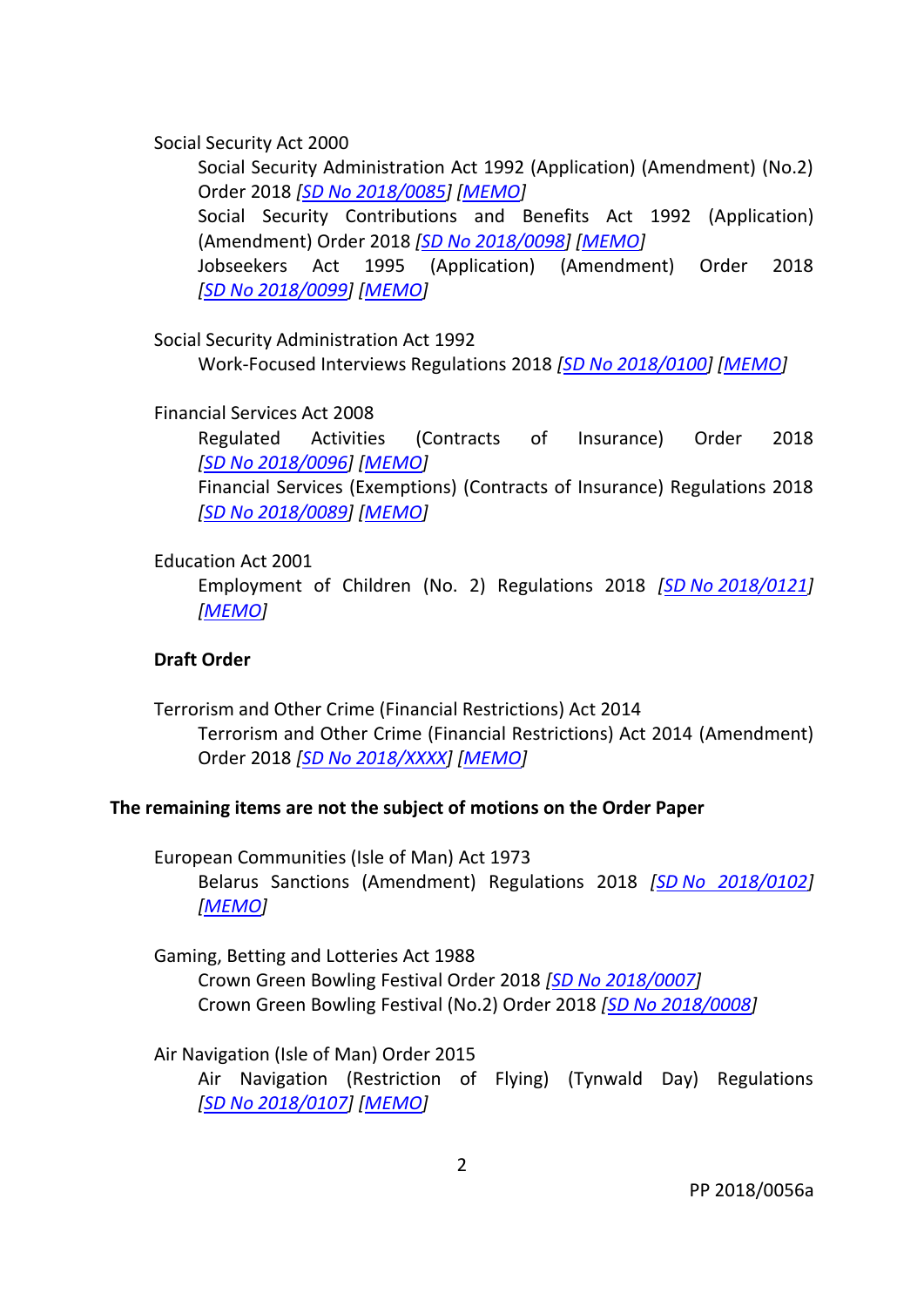Air Navigation (Restriction of Flying) (TT Flying Displays – Red Arrows) Regulations 2018 *[SD No [2018/0108\]](http://www.tynwald.org.im/business/opqp/sittings/Tynwald%2020162018/2018-SD-0108.pdf) [\[MEMO\]](http://www.tynwald.org.im/business/opqp/sittings/Tynwald%2020162018/2018-SD-0108-MEMO.pdf)* Air Navigation (Restriction of Flying) (Festival of Motorcycling) Regulations 2018 *[SD No [2018/0109\]](http://www.tynwald.org.im/business/opqp/sittings/Tynwald%2020162018/2018-SD-0109.pdf) [\[MEMO\]](http://www.tynwald.org.im/business/opqp/sittings/Tynwald%2020162018/2018-SD-0109-MEMO.pdf)* Air Navigation (Restriction of Flying) (TT Races) Regulations 2018 *[SD No [2018/0110\]](http://www.tynwald.org.im/business/opqp/sittings/Tynwald%2020162018/2018-SD-0110.pdf) [\[MEMO\]](http://www.tynwald.org.im/business/opqp/sittings/Tynwald%2020162018/2018-SD-0110-MEMO.pdf)*

#### Dogs Act 1990

Douglas Dog Control Byelaws 2018 *[SD No [2018/0090\]](http://www.tynwald.org.im/business/opqp/sittings/Tynwald%2020162018/2018-SD-0090.pdf)*

#### Education Act 2001

St Thomas Primary School and Scoill Vallajeelt Co-Location Order 2018 *[SD No [2018/0067\]](http://www.tynwald.org.im/business/opqp/sittings/Tynwald%2020162018/2018-SD-0067.pdf) [\[MEMO\]](http://www.tynwald.org.im/business/opqp/sittings/Tynwald%2020162018/2018-SD-0067-MEMO.pdf)*

#### Currency Act 1992

Currency (Year of our Island) (£5 Coin) Order 2018 *[SD No [2018/0112\]](http://www.tynwald.org.im/business/opqp/sittings/Tynwald%2020162018/2018-SD-0112.pdf)*

#### Road Traffic Regulation Act 1985

Onchan (Various Roads) (Reserved Parking Places) (Amendment) (No 2) Order 2018 *[SD No [2018/0056\]](http://www.tynwald.org.im/business/opqp/sittings/Tynwald%2020162018/2018-SD-0056.pdf)*

Onchan (Various Roads) (Reserved Parking Places) (Amendment) (No 3) Order 2018 *[SD No [2018/0057\]](http://www.tynwald.org.im/business/opqp/sittings/Tynwald%2020162018/2018-SD-0057.pdf)*

Douglas (Various Roads) (Reserved Parking Places) (Amendment) (No 4) Order 2018 *[SD No [2018/0058\]](http://www.tynwald.org.im/business/opqp/sittings/Tynwald%2020162018/2018-SD-0058.pdf)*

Douglas (Springfield Road and New Castletown Road) (Prohibition of Entry) Order 2018 *[SD No [2018/0054\]](http://www.tynwald.org.im/business/opqp/sittings/Tynwald%2020162018/2018-SD-0054.pdf)*

# Terrorism and Other Crime (Financial Restrictions) Act 2014 Terrorism and Other Crime (Financial Restrictions) Act 2014 (Section 63 Delegation) Order 2018 *[SD No [2018/0103\]](http://www.tynwald.org.im/business/opqp/sittings/Tynwald%2020162018/2018-SD-0103.pdf)*

#### *Documents subject to negative resolution*

Interpretation Act 2015 Harbour (Fees) Order 2018 *[SD No [2018/0050\]](http://www.tynwald.org.im/business/opqp/sittings/Tynwald%2020162018/2018-SD-0050.pdf)*

#### Immigration Act 1971

Statement of Changes in Immigration Rules *[SD No [2018/0084\]](http://www.tynwald.org.im/business/opqp/sittings/Tynwald%2020162018/2018-SD-0084.pdf) [\[MEMO\]](http://www.tynwald.org.im/business/opqp/sittings/Tynwald%2020162018/2018-SD-0084-MEMO.pdf)* Immigration (Variation of leave) Order 2018 *[SD No [2018/0097\]](http://www.tynwald.org.im/business/opqp/sittings/Tynwald%2020162018/2018-SD-0097.pdf) [\[MEMO\]](http://www.tynwald.org.im/business/opqp/sittings/Tynwald%2020162018/2018-SD-0097-MEMO.pdf)*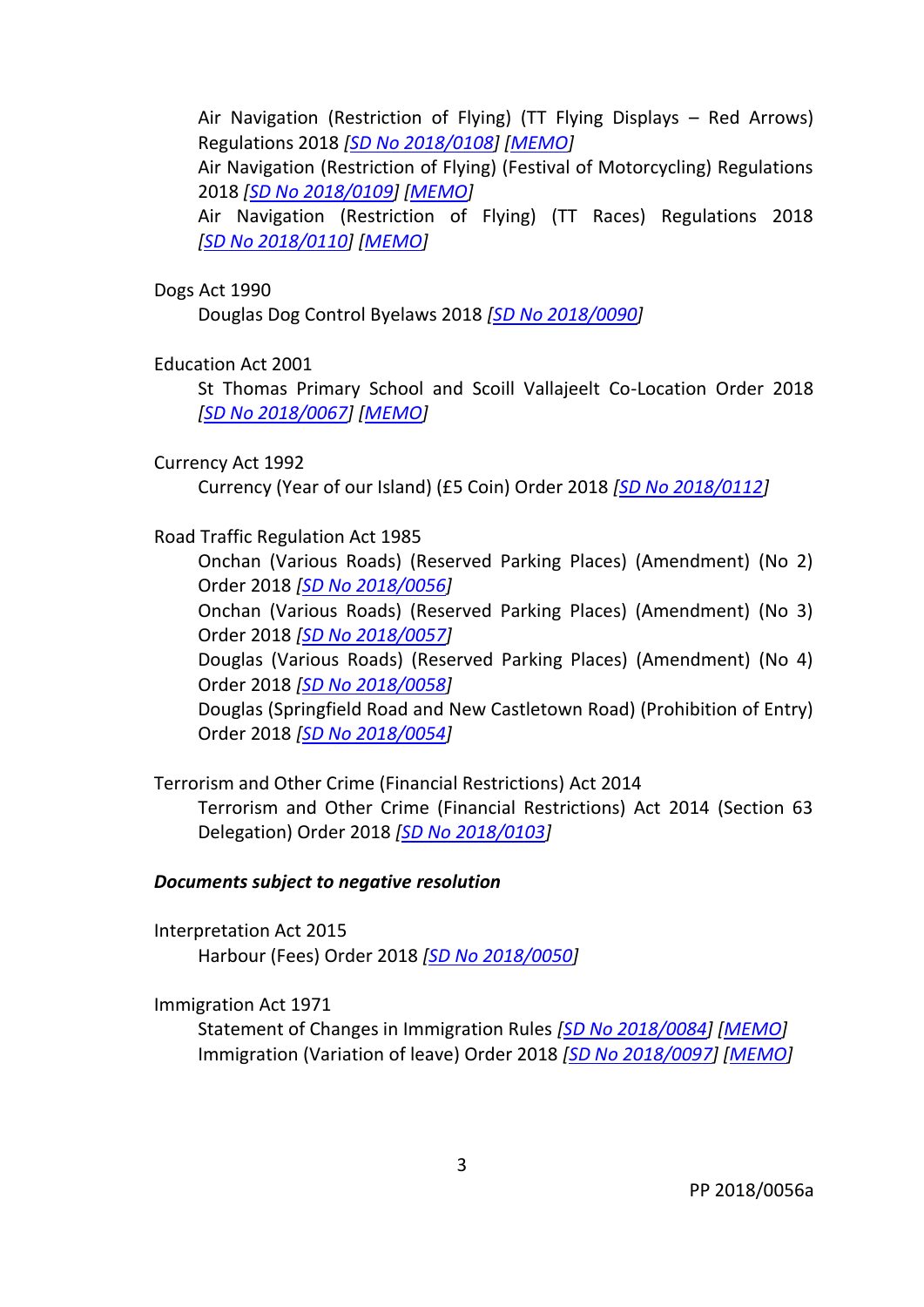#### Immigration Act 2014

Immigration and Nationality (Fees) Order 2018 *[SD No [2018/0092\]](http://www.tynwald.org.im/business/opqp/sittings/Tynwald%2020162018/2018-SD-0092.pdf) [\[MEMO\]](http://www.tynwald.org.im/business/opqp/sittings/Tynwald%2020162018/2018-SD-0092-MEMO.pdf)*

Immigration and Nationality (Fees) Regulations 2018 *[SD No [2018/0093\]](http://www.tynwald.org.im/business/opqp/sittings/Tynwald%2020162018/2018-SD-0093.pdf) [\[MEMO\]](http://www.tynwald.org.im/business/opqp/sittings/Tynwald%2020162018/2018-SD-0093-MEMO.pdf)*

## **Appointed Day Orders**

National Health and Care Service Act 2016

National Health and Care Service Act 2016 (Appointed Day) (No.1) Order 2018 *[SD [No 2018/0105\]](http://www.tynwald.org.im/business/opqp/sittings/Tynwald%2020162018/2018-SD-0105.pdf) [\[MEMO\]](http://www.tynwald.org.im/business/opqp/sittings/Tynwald%2020162018/2018-SD-0105-MEMO.pdf)*

Dogs (Amendment) Act 2018

Dogs (Amendment) Act 2018 (Appointed Day) Order 2018 *[SD No [2018/0115\]](http://www.tynwald.org.im/business/opqp/sittings/Tynwald%2020162018/2018-SD-0115.pdf)*

Mission And Pastoral (Amendment) Measure (Isle of Man) 2018 Mission And Pastoral (Amendment) Measure (Isle Of Man) 2018 (Appointed Day) Order 2018 *[SD No [2018/0086\]](http://www.tynwald.org.im/business/opqp/sittings/Tynwald%2020162018/2018-SD-0086.pdf)*

#### **Reports**

Annual Report of the Surveillance Commissioner for 2017 *[GD No [2018/0016\]](http://www.tynwald.org.im/business/opqp/sittings/Tynwald%2020162018/2018-GD-0016.pdf)*

National Health and Care Service Charter *[GD No [2018/0018\]](http://www.tynwald.org.im/business/opqp/sittings/Tynwald%2020162018/2018-GD-0018.pdf)*

Information Commissioner Annual Report 2016-17 *[GD No [2018/0021\]](http://www.tynwald.org.im/business/opqp/sittings/Tynwald%2020162018/2018-GD-0021.pdf)*

Tynwald Commissioner for Administration Report on Case [TCA1806](http://www.tynwald.org.im/business/opqp/sittings/Tynwald%2020162018/TCA1806.pdf)

Report of Susie Alegre, Interception of Communications Commissioner for the year ended 31st December 2017 *[GD No [2018/0024\]](http://www.tynwald.org.im/business/opqp/sittings/Tynwald%2020162018/2018-GD-0024.pdf)*

Social Affairs Policy Review Committee Second Report for the Session 2017-18: The adequacy of nursery place provision *[PP No [2018/0050\]](http://www.tynwald.org.im/business/opqp/sittings/Tynwald%2020162018/2018-PP-0050.pdf)*

Report of the Select Committee on Library Provision *[PP No [2018/0046\]](http://www.tynwald.org.im/business/opqp/sittings/Tynwald%2020162018/2018-PP-0046.pdf)*

## **2. Questions**

See Question Paper.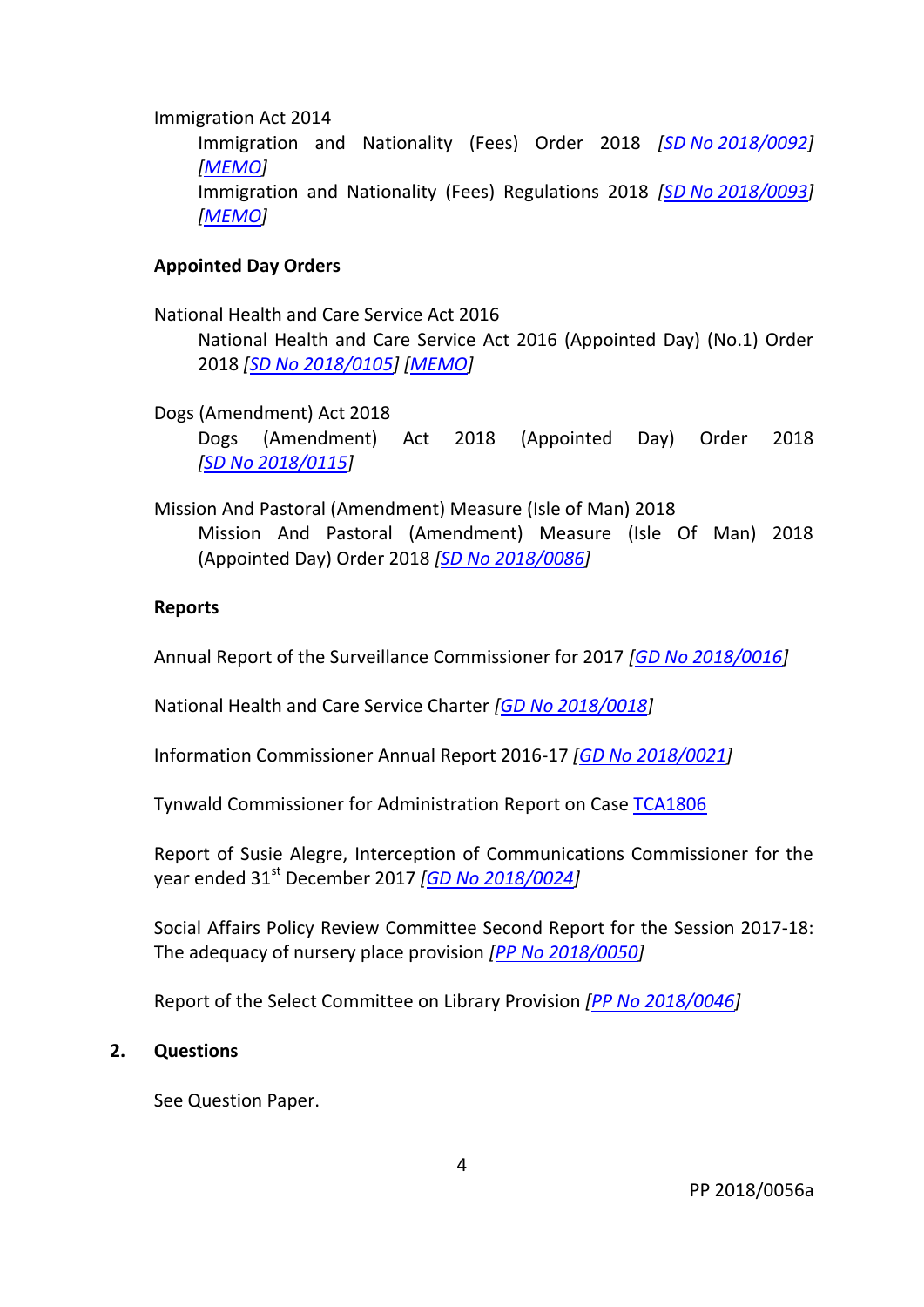## **3. Child Abuse**

Statement by the Chairman of the Social Affairs Policy Review Committee.

# **4. Public Appointments**

The Minister for Policy and Reform to move –

That Tynwald approves the appointment by the Council of Ministers of:

1. Mrs Kate A Lord-Brennan, as Vice Chair of the Isle of Man Office of Fair Trading;

2. Mrs Kate A Lord-Brennan, as Chair of the Tynwald Advisory Council for Disabilities; and

3. Mrs Marlene M Hendy, as Vice Chair of Manx Heritage Foundation (trading as Culture Vannin). *[\[MEMO\]](http://www.tynwald.org.im/business/opqp/sittings/Tynwald%2020162018/Appointments-April2018-MEMO.pdf)*

# **5. National Health and Care Service Act 2016**

The Minister for Health and Social Care to move –

That the National Health and Care Service (General) Scheme 2018 *[SD No [2018/0104\]](http://www.tynwald.org.im/business/opqp/sittings/Tynwald%2020162018/2018-SD-0104.pdf) [\[MEMO\]](http://www.tynwald.org.im/business/opqp/sittings/Tynwald%2020162018/2018-SD-0104-MEMO.pdf)* be approved.

# **6. Highways Act 1986**

The Minister for Infrastructure to move –

That Tynwald approve the Highway Closure (Part of D2 Dog Mills Beach Road, Bride) Order 2018 *[SD No [2018/0072\]](http://www.tynwald.org.im/business/opqp/sittings/Tynwald%2020162018/2018-SD-0072.pdf) [\[MEMO\]](http://www.tynwald.org.im/business/opqp/sittings/Tynwald%2020162018/2018-SD-0072-MEMO.pdf)*.

# **7. Petroleum Act 1986**

The Minister for Infrastructure to move –

That the Petroleum (Royalties) Regulations 2018 *[SD No [2018/0064\]](http://www.tynwald.org.im/business/opqp/sittings/Tynwald%2020162018/2018-SD-0064.pdf) [\[MEMO\]](http://www.tynwald.org.im/business/opqp/sittings/Tynwald%2020162018/2018-SD-0064-MEMO.pdf)* be approved.

# **8. Petroleum Act 1986**

The Minister for Infrastructure to move –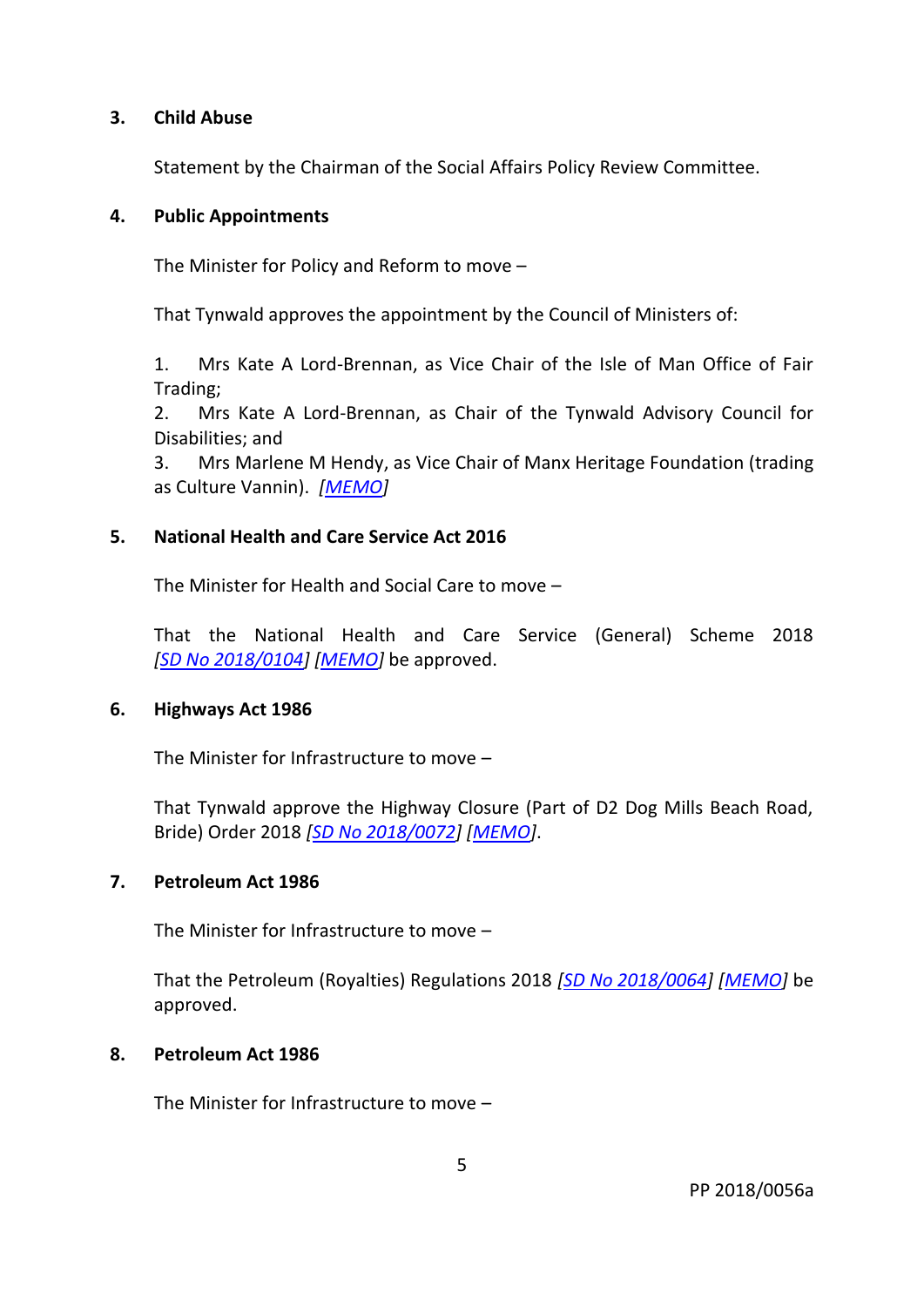That the Petroleum (Application for Licences) Regulations 2018 *[SD No [2018/0063\]](http://www.tynwald.org.im/business/opqp/sittings/Tynwald%2020162018/2018-SD-0063.pdf) [\[MEMO\]](http://www.tynwald.org.im/business/opqp/sittings/Tynwald%2020162018/2018-SD-0063-MEMO.pdf)* be approved.

# **9. Customs and Excise Act 1993**

The Minister for the Treasury to move –

That the Export Control (Amendment) Order 2018 (Application) Order 2018 *[SD No [2018/0080\]](http://www.tynwald.org.im/business/opqp/sittings/Tynwald%2020162018/2018-SD-0080.pdf) [\[MEMO\]](http://www.tynwald.org.im/business/opqp/sittings/Tynwald%2020162018/2018-SD-0080-MEMO.pdf)* be approved.

## **10. Customs and Excise Act 1993**

The Minister for the Treasury to move –

That the Export Control (Venezuela Sanctions) Order 2018 (Application) Order 2018 *[SD No [2018/0087\]](http://www.tynwald.org.im/business/opqp/sittings/Tynwald%2020162018/2018-SD-0087.pdf) [\[MEMO\]](http://www.tynwald.org.im/business/opqp/sittings/Tynwald%2020162018/2018-SD-0087-MEMO.pdf)* be approved.

## **11. Customs and Excise Act 1993**

The Minister for the Treasury to move –

That the Export Control (North Korea Sanctions) Order 2018 (Application) Order 2018 *[SD No [2018/0094\]](http://www.tynwald.org.im/business/opqp/sittings/Tynwald%2020162018/2018-SD-0094.pdf) [\[MEMO\]](http://www.tynwald.org.im/business/opqp/sittings/Tynwald%2020162018/2018-SD-0094-MEMO.pdf)* be approved.

# **12. European Communities (Isle of Man) Act 1973**

The Minister for the Treasury to move –

That the European Union (North Korea Sanctions) (Amendment) Order 2018 *[SD No [2018/0095\]](http://www.tynwald.org.im/business/opqp/sittings/Tynwald%2020162018/2018-SD-0095.pdf) [\[MEMO\]](http://www.tynwald.org.im/business/opqp/sittings/Tynwald%2020162018/2018-SD-0095-MEMO.pdf)* be approved.

# **13. European Communities (Isle of Man) Act 1973**

The Minister for the Treasury to move –

That the European Union (Belarus Sanctions) (Amendment) Order 2018 *[SD No [2018/0101\]](http://www.tynwald.org.im/business/opqp/sittings/Tynwald%2020162018/2018-SD-0101.pdf) [\[MEMO\]](http://www.tynwald.org.im/business/opqp/sittings/Tynwald%2020162018/2018-SD-0101-0102-MEMO.pdf)* be approved.

## **14. Terrorism and Other Crime (Financial Restrictions) Act 2014**

The Minister for the Treasury to move –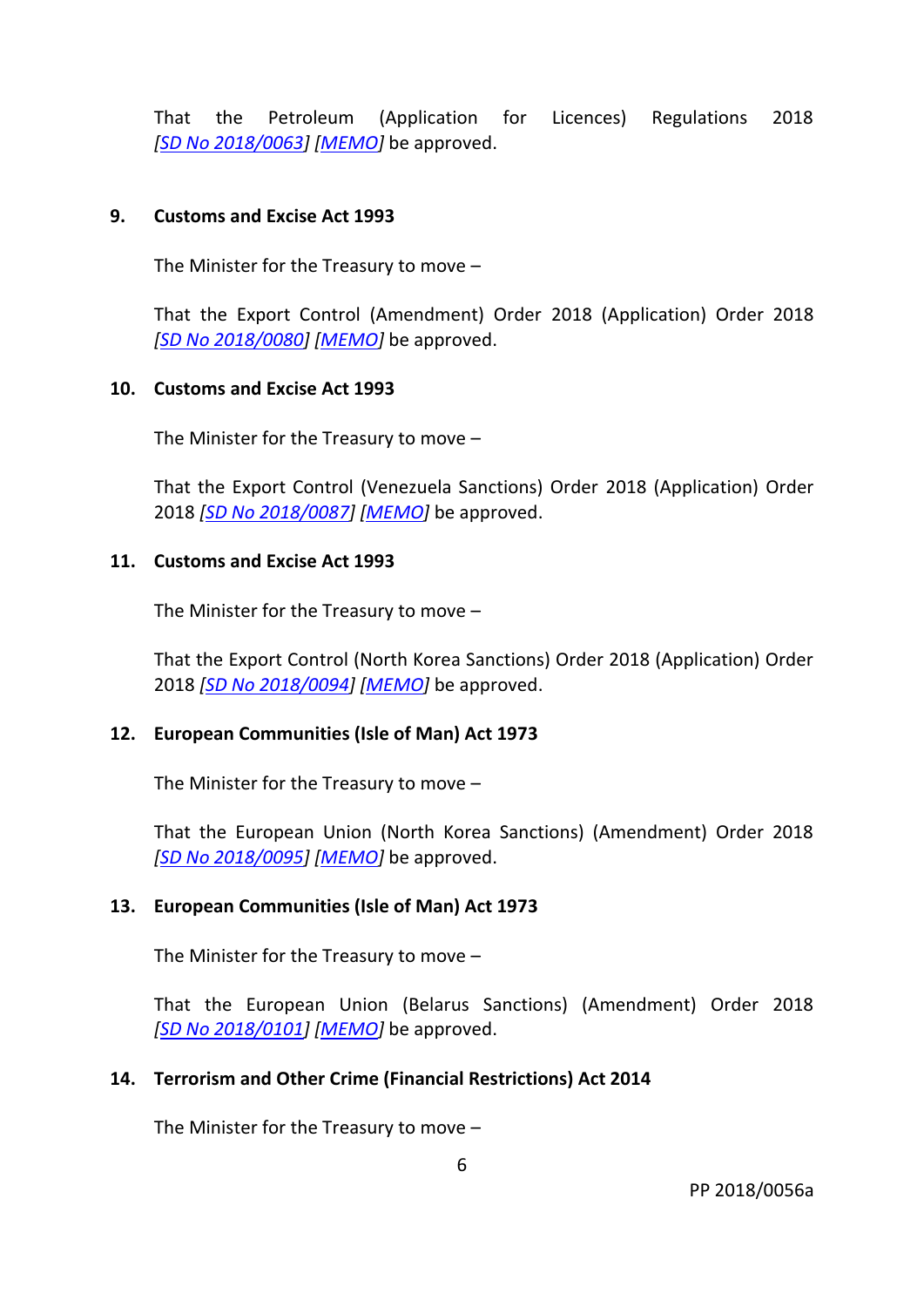That the Terrorism and Other Crime (Financial Restrictions) Act 2014 (Amendment) Order 2018 *[SD No [2018/XXXX\]](http://www.tynwald.org.im/business/opqp/sittings/Tynwald%2020162018/20XX-SD-XXXX-April2018.pdf) [\[MEMO\]](http://www.tynwald.org.im/business/opqp/sittings/Tynwald%2020162018/20XX-SD-XXXX-April2018-MEMO.pdf)* be approved.

## **15. Social Security Act 2000**

The Minister for the Treasury to move –

That the Social Security Administration Act 1992 (Application) (Amendment) (No.2) Order 2018 *[SD No [2018/0085\]](http://www.tynwald.org.im/business/opqp/sittings/Tynwald%2020162018/2018-SD-0085.pdf) [\[MEMO\]](http://www.tynwald.org.im/business/opqp/sittings/Tynwald%2020162018/2018-SD-0085-MEMO.pdf)* be approved.

#### **16. Social Security Act 2000**

A Member of the Treasury (Mr Peake) to move –

That the Social Security Contributions and Benefits Act 1992 (Application) (Amendment) Order 2018 *[SD No [2018/0098\]](http://www.tynwald.org.im/business/opqp/sittings/Tynwald%2020162018/2018-SD-0098.pdf) [\[MEMO\]](http://www.tynwald.org.im/business/opqp/sittings/Tynwald%2020162018/2018-SD-0098-MEMO.pdf)* be approved.

## **17. Social Security Act 2000**

A Member of the Treasury (Mr Peake) to move –

That the Jobseekers Act 1995 (Application) (Amendment) Order 2018 *[SD No [2018/0099\]](http://www.tynwald.org.im/business/opqp/sittings/Tynwald%2020162018/2018-SD-0099.pdf) [\[MEMO\]](http://www.tynwald.org.im/business/opqp/sittings/Tynwald%2020162018/2018-SD-0099-MEMO.pdf)* be approved.

## **18. Social Security Administration Act 1992**

A Member of the Treasury (Mr Peake) to move –

That the Work-Focused Interviews Regulations 2018 *[SD No [2018/0100\]](http://www.tynwald.org.im/business/opqp/sittings/Tynwald%2020162018/2018-SD-0100.pdf) [\[MEMO\]](http://www.tynwald.org.im/business/opqp/sittings/Tynwald%2020162018/2018-SD-0100-MEMO.pdf)* be approved.

## **19. Financial Services Act 2008**

The Minister for the Treasury to move –

That the Regulated Activities (Contracts of Insurance) Order 2018 *[SD No [2018/0096\]](http://www.tynwald.org.im/business/opqp/sittings/Tynwald%2020162018/2018-SD-0096.pdf) [\[MEMO\]](http://www.tynwald.org.im/business/opqp/sittings/Tynwald%2020162018/2018-SD-0089-0096-MEMO.pdf)* be approved.

## **20. Financial Services Act 2008**

The Minister for the Treasury to move –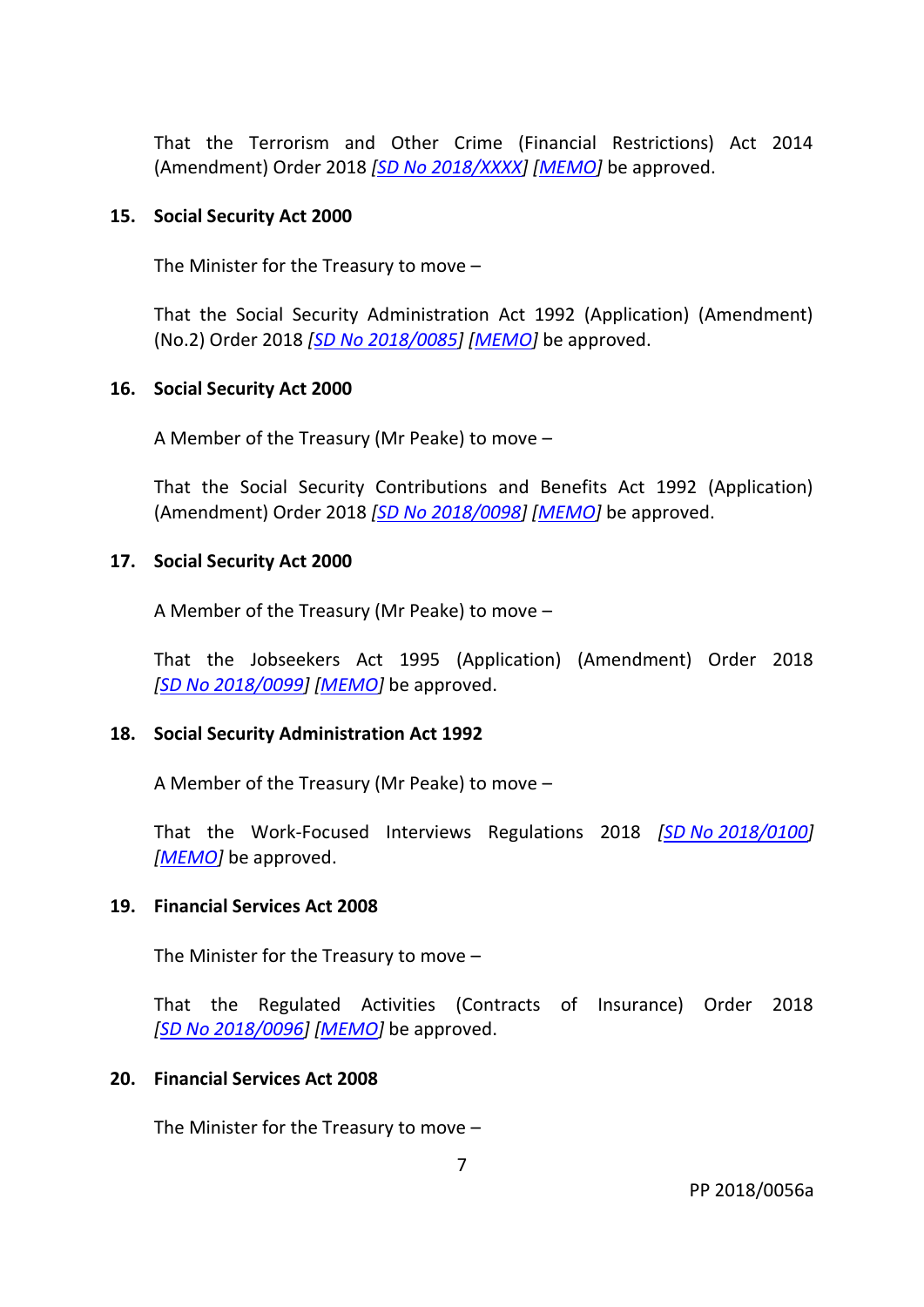That the Financial Services (Exemptions) (Contracts of Insurance) Regulations 2018 *[SD No [2018/0089\]](http://www.tynwald.org.im/business/opqp/sittings/Tynwald%2020162018/2018-SD-0089.pdf) [\[MEMO\]](http://www.tynwald.org.im/business/opqp/sittings/Tynwald%2020162018/2018-SD-0089-0096-MEMO.pdf)* be approved.

## **21. Education Act 2001**

The Minister for Education, Sport and Culture to move –

That Tynwald approves the Employment of Children (No. 2) Regulations 2018 *[SD No [2018/0121\]](http://www.tynwald.org.im/business/opqp/sittings/Tynwald%2020162018/2018-SD-0121.pdf) [\[MEMO\]](http://www.tynwald.org.im/business/opqp/sittings/Tynwald%2020162018/2018-SD-0121-MEMO.pdf)*.

**22. Constitutional and Legal Affairs and Justice Committee** (Combined votes under Standing Order 3.19(1))

(Extract from the March 2018 Votes and Proceedings)

*Motion made –*

*That the Standing Committee on Constitutional and Legal Affairs and Justice should have four members; and that the following amendment to Standing Orders be made in order to bring this into effect: in Paragraph 10.2(b) of the Schedule to Standing Orders, to leave out the word "two" and to insert the word "three".*

*Mr Robertshaw* 

*Amendment moved –*

*To leave out the word "four" and to insert the word "five" and at the end to leave out the word "three" and to insert the word "four"".*

*Mr Thomas*

*Amendment moved –*

*To insert ":(1)" after the word "Justice" and to add at the end the words "; and (2) that this be trialled for a period of five years, after which the committee will revert to a membership of three unless the Court determines otherwise."*

*Mr Speaker*

*Mr Thomas' amendment – Court divided.*

*Division result Amendment lost.*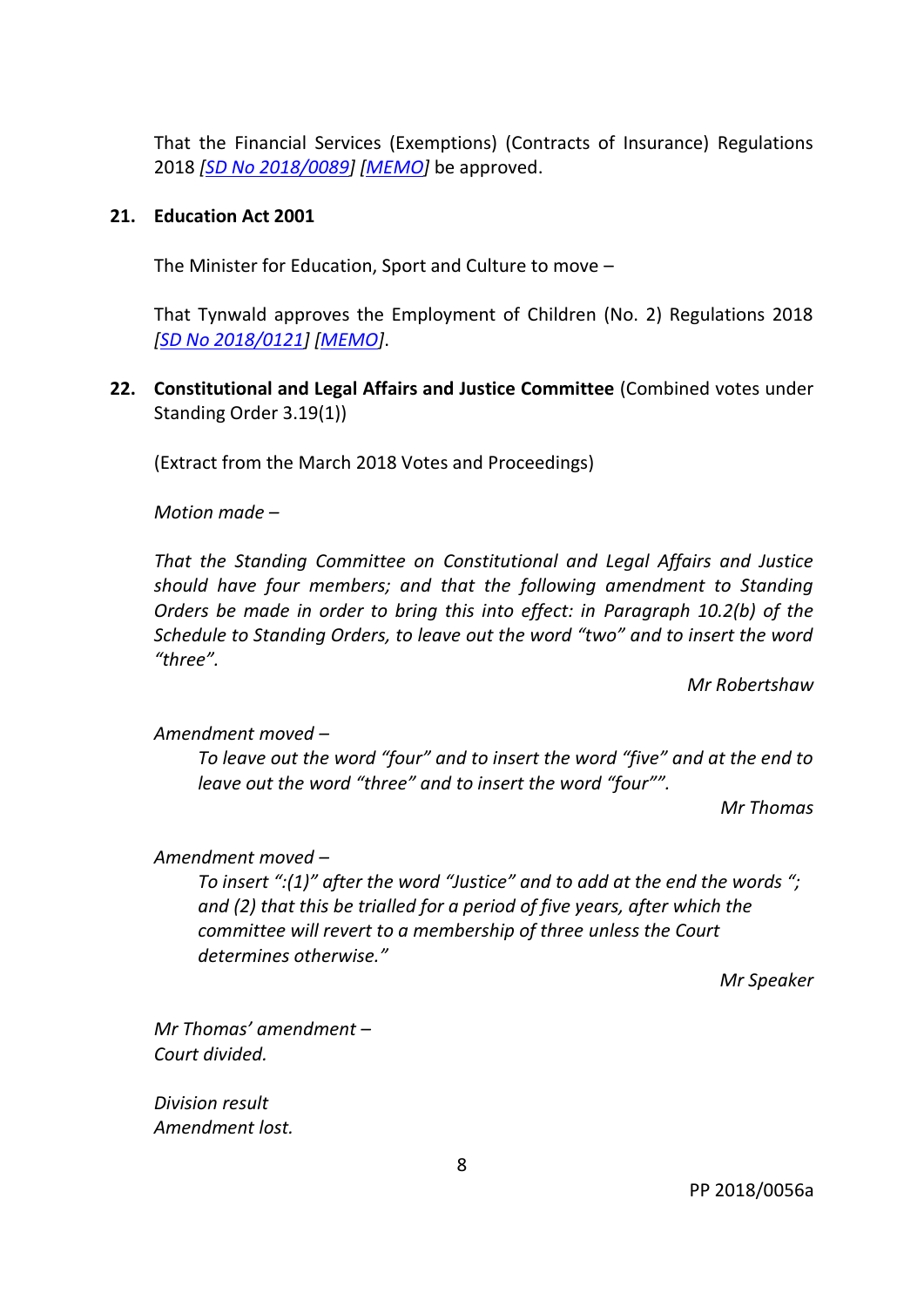*In the Keys - Ayes 15, Noes 8*

*For: Dr Allinson, Mr Ashford, Mrs Beecroft, Miss Bettison, Mr Boot, Mr Callister, Mr Cannan, Mr Cregeen, Mr Harmer, Mr Malarkey, Mr Moorhouse, Mr Quayle, Mr Shimmins, Mr Skelly, Mr Thomas*

*Against: Mr Baker, Mrs Caine, Mrs Corlett, Ms Edge, Mr Hooper, Mr Peake, Mr Robertshaw, Mr Speaker*

*In the Council – Ayes 2, Noes 6*

*For: Mr Henderson, The Lord Bishop*

*Against: Mr Cretney, Mr Crookall, Ms Humbles, Mrs Lord-Brennan, Mrs Poole-Wilson, Mrs Sharpe*

*Mr Thomas gave notice under Standing Order 3.19 that he intended to move his amendment for a combined vote at the next sitting.*

## **23. Sophia Jane Goulden**

The Hon. Member for Garff (Mrs Caine) to move –

That Tynwald notes the petition of Mrs J. Bell, Mrs L. Owen and Mrs S. Richards presented on 5th July 2016 and supports the erection of a statue in Laxey in honour of Sophia Jane Goulden, the costs of which would be met through donations.

## **24. Development of unoccupied urban sites**

The Hon. Member for Middle (Mr Shimmins) to move –

That a Select Committee of three members be appointed to investigate the options available to encourage and prioritise the development of unoccupied or previously developed urban sites ahead of building on green fields in the Manx countryside and to report its findings and recommendations by July 2018.